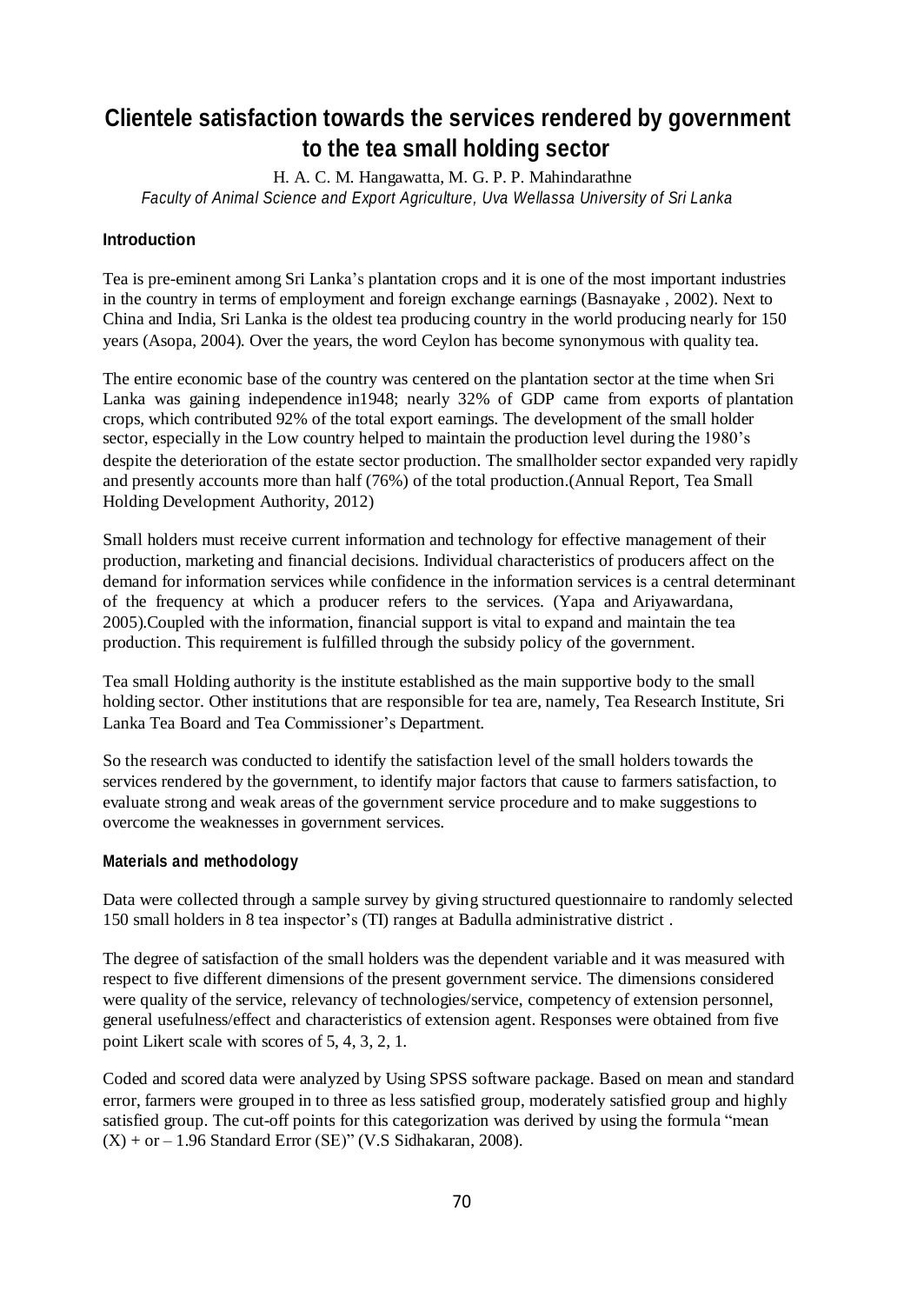Descriptive statistical techniques were used to present the demographic features of the sample. Simple correlation coefficient values were worked out to find out the strength of association between dependant variable and independent variables.

Multiple linear regression analysis was worked out to find out the contribution of independent variables to dependant variable. Age, Gender, Education level, farming experience, innovativeness, number of training attended, membership of a small holder association and contact intensity with an extension agent were selected as independent variables.

## **Results and Discussion**

Larger proportion of respondents expressed low level of overall clientele satisfaction. Equal proportion of them was highly satisfied with the present government service procedure followed by less proportion of them moderately satisfied. This further indicates that there is a wide variation with respect to the clientele satisfaction levels.

Table 1: Distribution of small holders according to their overall clientele satisfaction levels towards the government services (n=150)

| No | Overall clientele         | Satisfaction    | Number | Percentage |
|----|---------------------------|-----------------|--------|------------|
|    |                           |                 |        |            |
|    | <b>satisfaction level</b> | <b>POPE 22%</b> | 58     | 38.66%     |
|    | Medium                    | 62.22%-69.48%   | 34     | 22.66%     |
|    | High                      | >69.48%         | 58     | 38.66%     |

Table 2: Correlation of Independent Variables with the Dependent Variable

| Variable       | Description                              | Co-efficient |
|----------------|------------------------------------------|--------------|
| X1             | Constant                                 | 1.00         |
| X1             | Age                                      | 0.15         |
| X2             | Gender                                   | 0.068        |
| X3             | <b>Education Level</b>                   | 0.063        |
| X4             | Farming Experience                       | $0.173*$     |
| X5             | Membership of a small holder association | $0.741**$    |
| X <sub>6</sub> | Frequency of meeting a extension Agent   | $0.824**$    |
| X7             | Innovativeness                           | $0.719**$    |
| X8             | Communication channel usage              | $0.876**$    |
| X9             | Time spend for tea cultivation           | 0.046        |

\*Correlation is significant at the 0.05 level

\*\*Correlation is significant at the 0.01 level

Out of nine independent variable studied, only five variables farming experience, membership of a small holder association, frequency of meeting a extension agent, innovativeness, communication channel usage shows positive and significant association with the clientele satisfaction

Farming experience was significant under 0.05 significant level. It shows that there is a weak positive relationship between Overall clientele satisfaction and farming experience.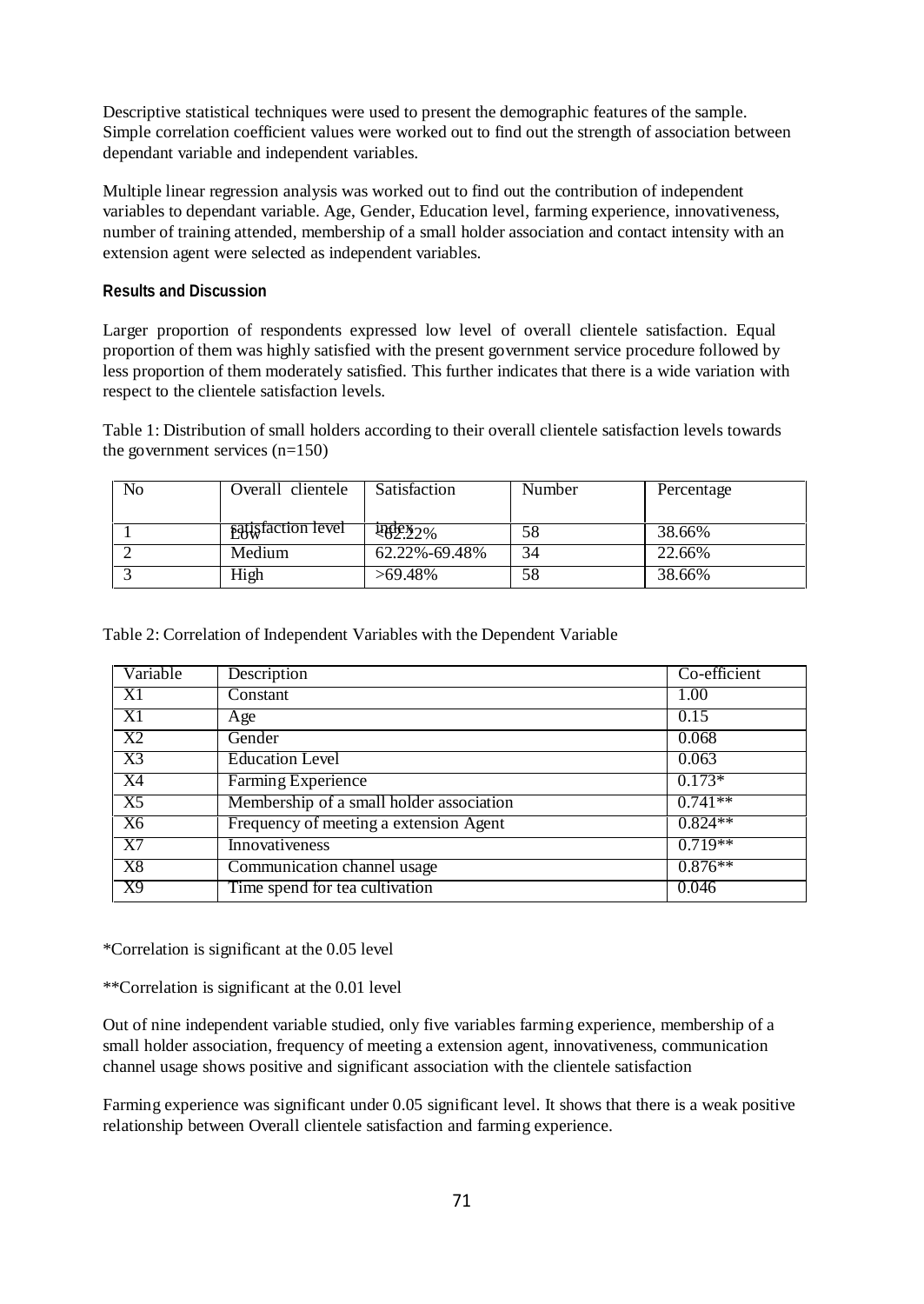The variable, membership of a small holder association, frequency of meeting extension agent, communication channel usage and time spend for tea cultivation is significant at 0.01 significant levels. It shows that there is a strong positive relationship between overall clientele satisfaction and the mentioned variables.

Table 3: Regression Analysis of Factors affects on overall Clientele Satisfaction towards the Government Services

| Variable No | Description                              | P value |
|-------------|------------------------------------------|---------|
|             | Constant                                 | 0.000   |
| X1          | Age                                      | 0.302   |
| X2          | Gender                                   | 0.840   |
| X3          | <b>Education Level</b>                   | 0.766   |
| X4          | Farming Experience                       | 0.233   |
| X5          | Membership of a small holder association | 0.000   |
| X6          | Frequency of meeting a extension Agent   | 0.000   |
| X7          | Innovativeness                           | 0.002   |
| X8          | Communication channel usage              | 0.000   |
| X9          | Time spend for tea cultivation           | 0.623   |

Table 3 reveals that out of nine independent variable studied, only four variables Membership of a small holder association, Frequency of meeting a extension Agent, Innovativeness, Communication channel usage shows positive and significant association with the clientele satisfaction at 5% significant level .

# **Conclusion**

Based on the results of the study, it can be concluded that government services have been effective in creating general awareness on agricultural practices. The extension services have been helpful in solving agriculture related problems. Most of the services seem to be received on time. Extension personnel are competent in communication and they have been maintaining a friendly relationship with the farmers.

The findings suggest that there are several drawbacks in the government service procedure. The technologies and recommendations are cost ineffective and incompatible with socio-economic conditions. Clients are facing inconveniences when assessing to the service providing places such as TRI and sub office of TSHDA. Clients are not having a positive attitude towards the way of distributing the subsidies. Also there are some weakness in monitoring and evaluation after launching a new project.

Membership of a small holder association, Frequency of meeting a extension Agent, Innovativeness of the farmer, Communication channel usage are having positive relationship with clientele satisfaction.

### **References**

Anonymous. (2013).Annual report, Department of census and statistics, Sri Lanka

Anonymous. (2013). Progress Report, Ministry of Plantation Industries. Colombo.